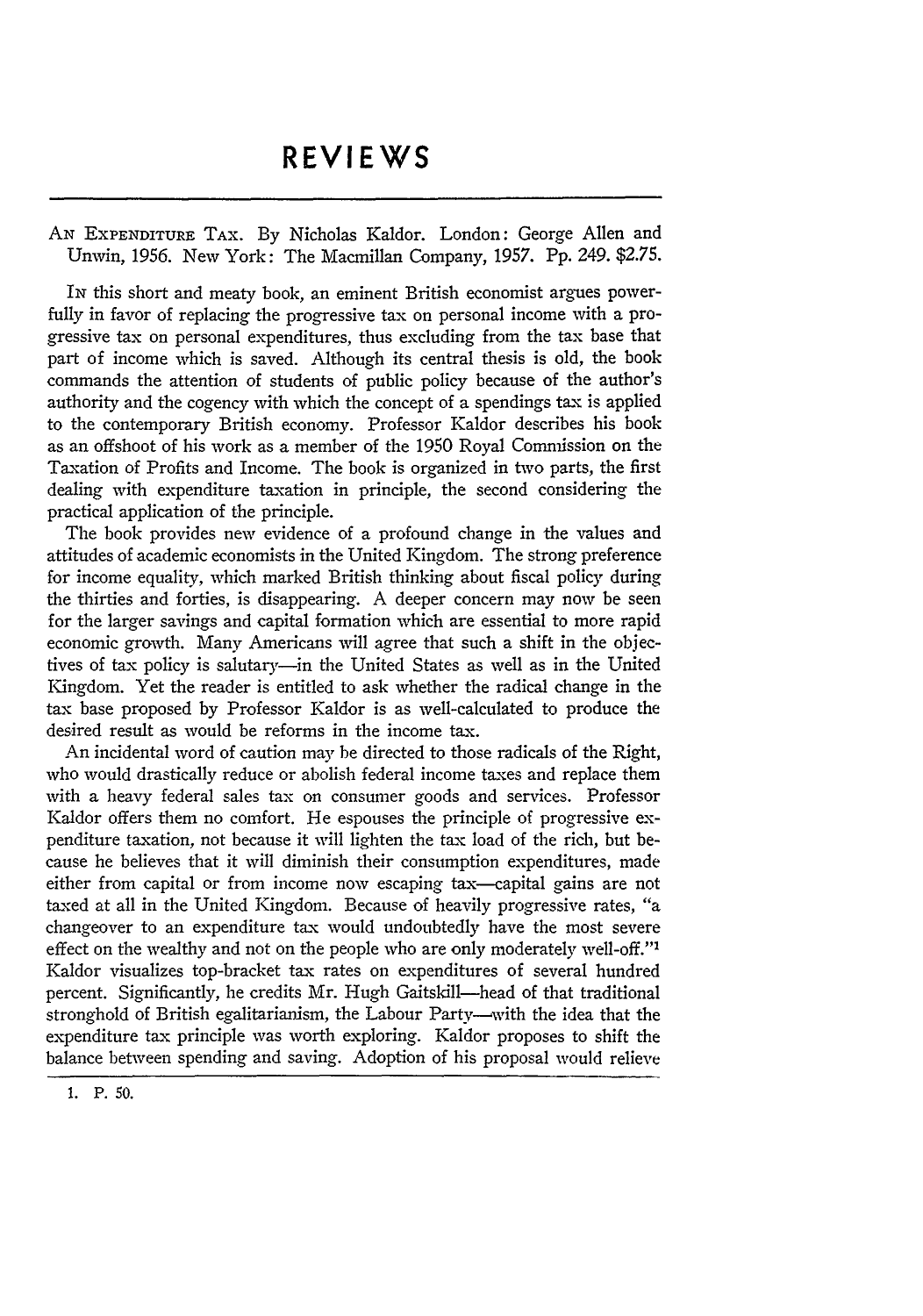the wealthy miser, not the wealthy spendthrift. The change is urged primarily on the ground that the contemporary public interest in the United Kingdom is to foster saving rather than consumption.

Kaldor effectively develops the major arguments against personal income taxation. No statutory definition of "taxable income" can truly measure a man's "spending power," because there is no rational means of reducing to a common denominator the three elements of monetary receipts: receipts from ownership of property-interest, rents, dividends; receipts from personal services-wages, salaries, professional fees; and casual receipts-gifts, bequests, capital gains. The proposal, made by Haig, Simons and others, that "income" be defined as the algebraic sum of (1) the market's value of rights exercised in consumption and (2) the change in the value of the store of market rights between the beginning and the end of the taxable period is rejected on two grounds. It treats all three types of receipts as equal and is administratively impossible to apply because it requires a satisfactory revaluation of all elements of a taxpayer's capital each year.

An income tax, writes Kaldor, involves double taxation of savings: first, in the year in which they are made and again, as their fruits are realized. "That the wealthy classes in Britain have ceased to save, and dis-save on a considerable scale-at least in relation to their taxed incomes-is not, I think, seriously contested by anybody . . . .<sup>22</sup> The sensible way to deal with the problems of large fortunes and concentration of economic power which an exemption of savings will foster is to limit the rights of inheritance, not to tax the process of accumulation.

Income vis-a-vis expenditure taxation discriminates against risk-taking enterprise. This is so even if the tax rate is a constant proportion of income; and the discrimination rises with the degree of progression in the tax rate. Elimination of capital gains from taxation, or their preferential treatment, may, of course, reduce the discrimination, but cannot altogether eliminate it. The implications for innovation and economic growth are obvious.

Finally, income vis-a-vis expenditure taxation adversely affects the incentive to work. Under identical rates of taxation, a man can convert leisure into real income on more favorable terms under an expenditure tax than under an income tax. A progressive expenditure tax would be less of a disincentive to work than a progressive income tax yielding the same revenue. Its advantages over the latter would rise with the degree of fluctuation in a person's earnings and with the height of the marginal rate of income tax at which his peak earnings are taxed.

Kaldor recognizes the necessity of relating the taxation of company or corporation income to his expenditure tax, because the prevailing forms of business taxation are an essential complement to the system of personal income taxation. Until recently, company profits in Britain have not been taxed per se; the payments made by companies were of taxes presumptively "withheld" and

**<sup>2.</sup> P. 93.**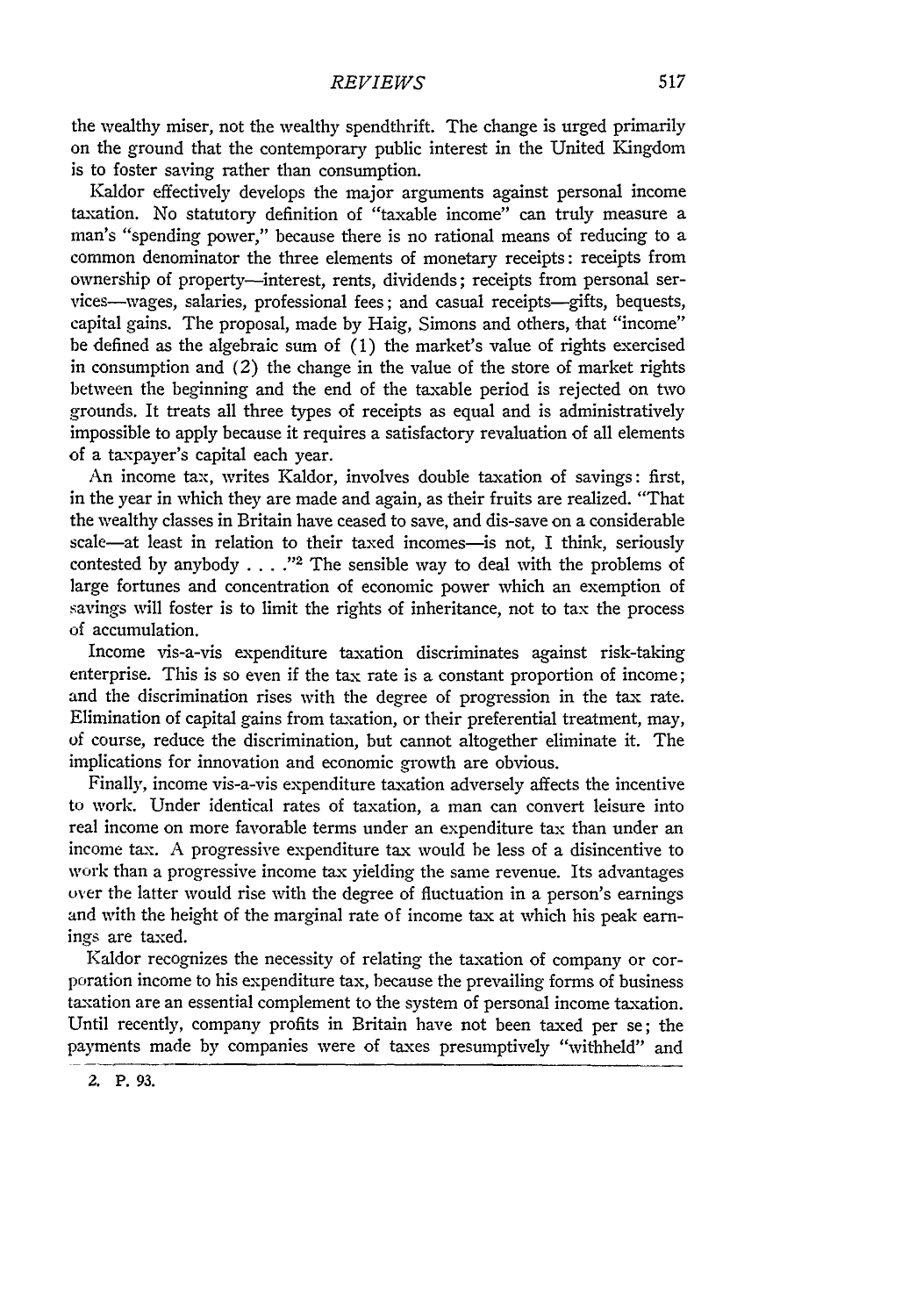due from their shareholders to the government. The rapid postwar rise in the rates of company income taxation have, according to Kaldor's sound analysis, been borne mainly by the stockholders of business corporations, although in the very long run a good part of the tax may be shifted. In a perceptive passage, Professor Kaldor notes that an important offset to this burden has been the capital appreciation of investment enjoyed by the shareholder under a generally inflationary monetary and fiscal policy of government. "The ordinary shareholder is thus the true residuary legatee of the full-employment, full-prosperity policies of the modern State."<sup>3</sup> In other words, the dampening effect of heavy corporate income taxation on enterprise and economic progress can be mitigated by an inflationary policy. However, if the aim of public policy is a stable price level as well as full employment, and government pursues a noninflationary policy, excessive taxes on corporate profits will surely retard economic growth.<sup>4</sup> Current anti-inflationary monetary and fiscal policies in Britain and the United States therefore carry with them an urgent need for sharp reductions in company income taxation.

Perusal of Professor Kaldor's book brings to mind the controversy during the thirties between Professor Irving Fisher of Yale and Professor Henry C. Simons of the University of Chicago. Fisher encumbered his proposal for the elimination of savings from income taxation by redefining "income" to mean, in effect, consumption, the stream of benefits acquired by a person during a taxable period. Professor Kaldor sidesteps this semantic difficulty, which involves a complete recasting of well-understood concepts. Although he uses familiar language and proposes to tax "consumption" instead of "income" redefined, the essence of the proposal remains the same. The critical drawbacks of the proposal were spelled out in Henry Simons's classic title, *Personal Income Taxation.5* The reader who is attracted to Kaldor's proposals could do no better than to turn to this generation-old indictment of the then-current, and still substantially continuing, federal personal income tax and its thoroughgoing proposals for reform.

Simons pointed out the grave difficulties of a spendings tax. First, the base of the tax will probably have to be determined as income minus savings, with negative saving-consumption spending in excess of income-counting as a positive item. Hence, the administration of the tax would involve all the present problems of estimating annual income, plus those of measuring annual net saving or "dis-saving." Secondly, the tax base would be greatly narrowed, and this effect would aggravate the problems surrounding taxation of income in kind. Thirdly, difficult problems arise in co-ordinating a spendings tax with the taxation of inheritances. Finally, to obtain under a spendings tax anything like the present degree of progression in income taxation would require a maximum surtax rate of many hundred percent. Political support of such tax

 $\ddot{\phantom{0}}$ 

**<sup>3.</sup>** P. 146.

<sup>4.</sup> JACOBY, CAN PROSPERITY BE SUSTAINED **c.** 11 (1956).

<sup>5.</sup> **SIMONS, PERSONAL INCOME** TAXATION (1938).